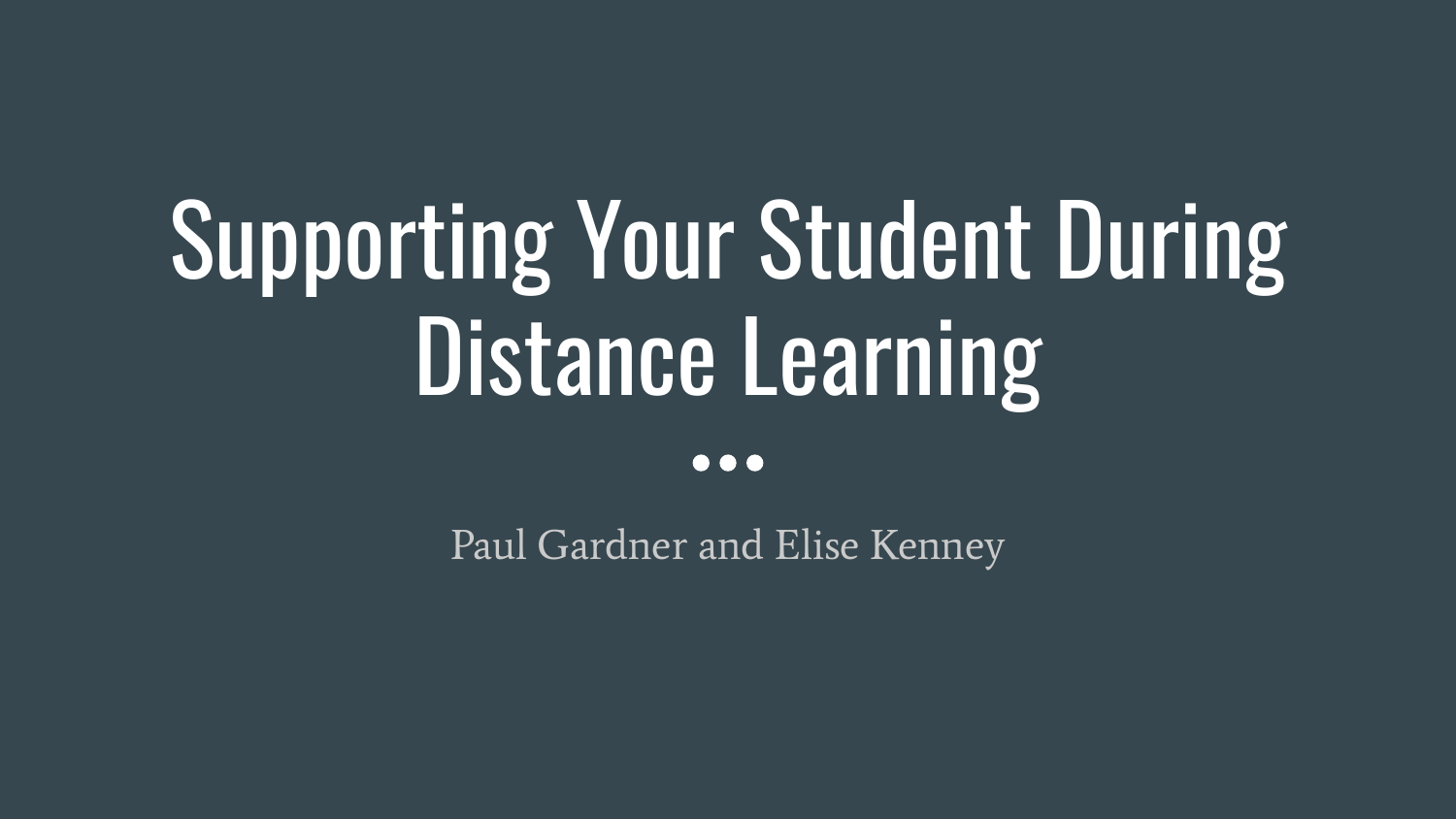## Parent Survey Responses: Thank you for your feedback!

Check off any areas of concern you would like to learn more information and strategies around: 24 responses

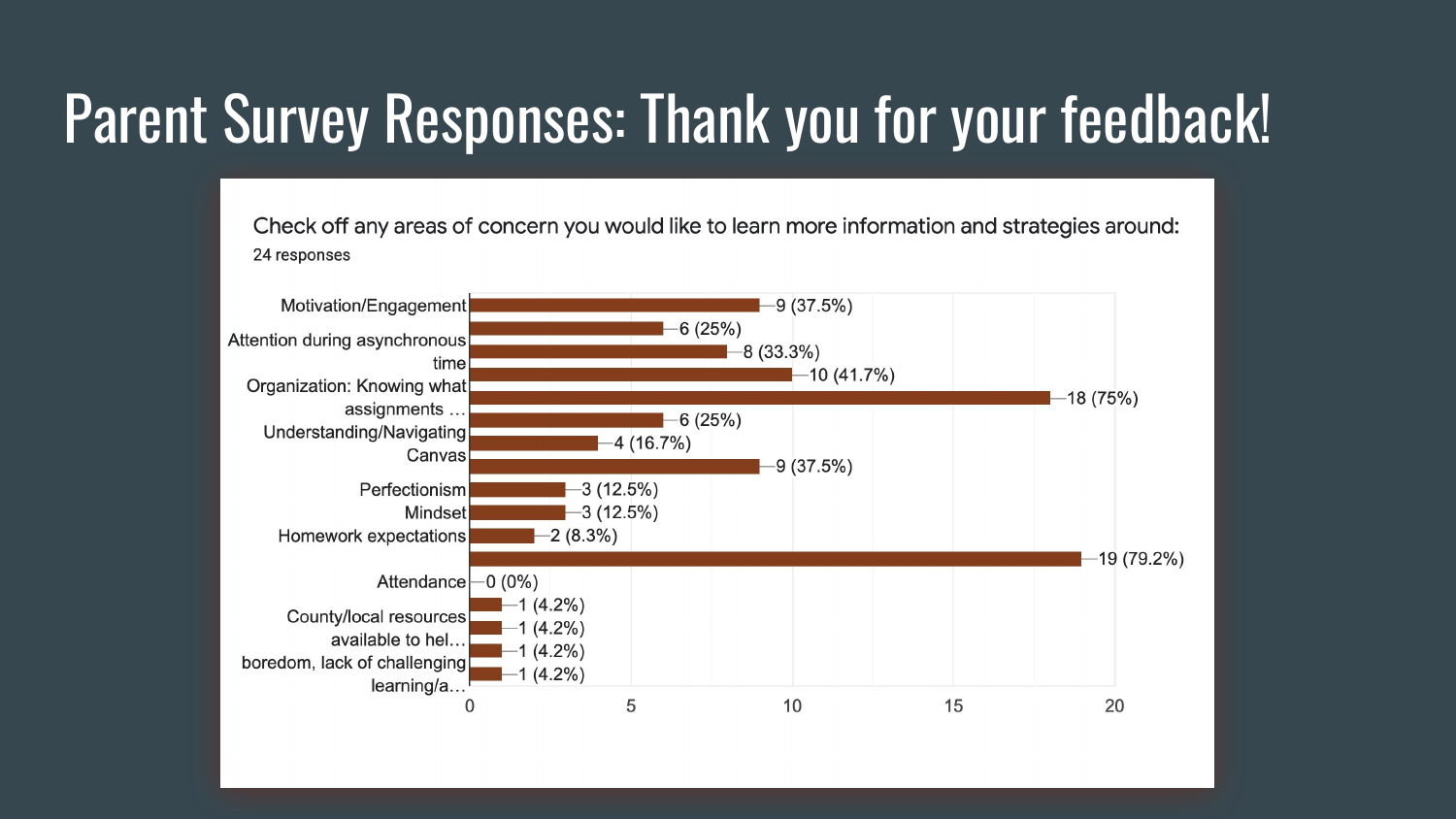# Understanding The Middle School Learner

MIDDLE SCHOOL QUOTES

I always want to get attention, but when I do, I wish I could become a ghost.

#3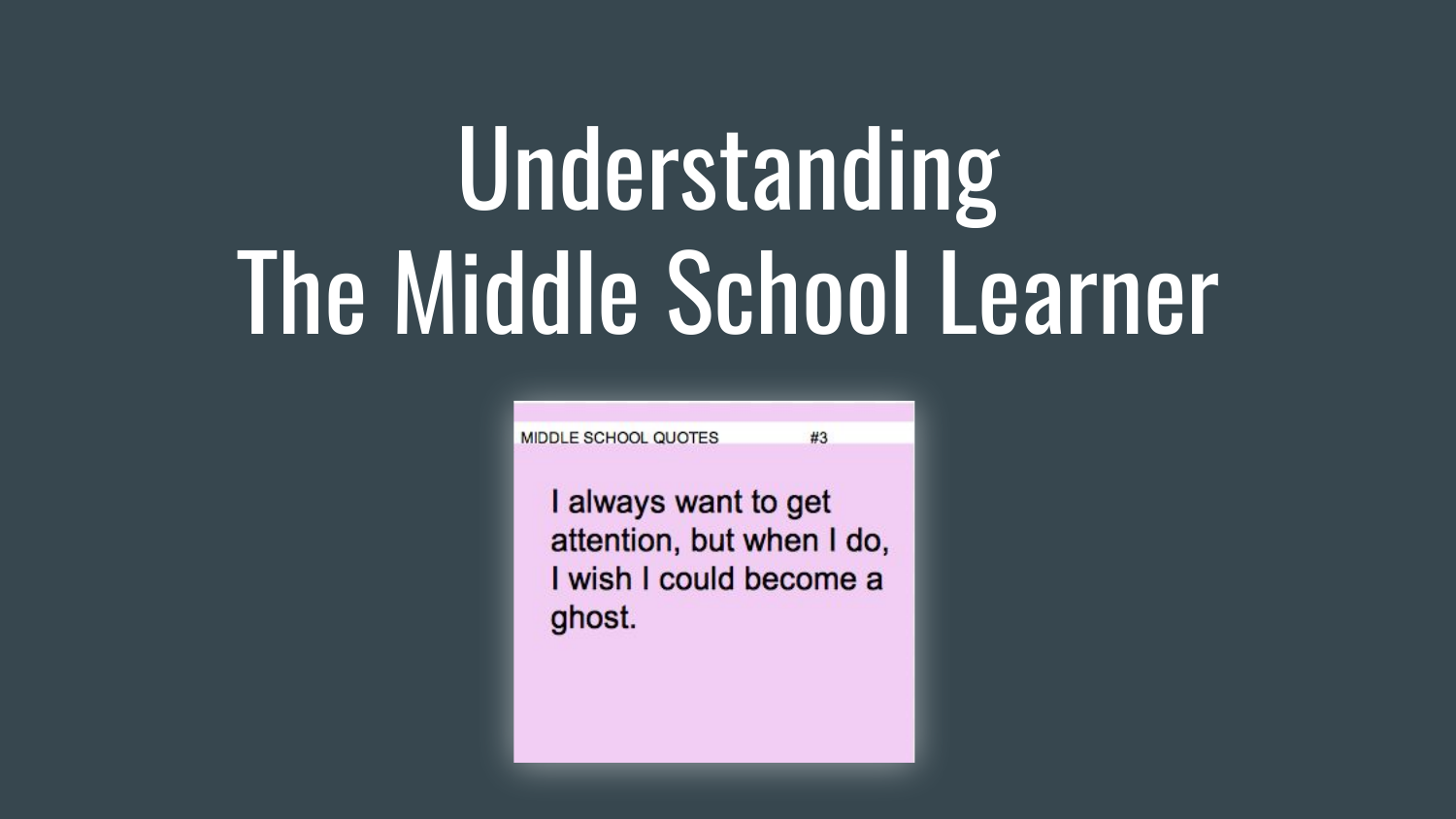## Typical Growth Patterns Center for Responsive Schools Inc: Yardstick: Child and Adolescent Development Ages 4-14

|                                    | 11 Year Olds                                                                                                                                                                                                                                                            | 12 Year Olds                                                                                                                                                                                                                                                                                                               | 13 Year Olds                                                                                                                                                                                                                                                                                                                              |
|------------------------------------|-------------------------------------------------------------------------------------------------------------------------------------------------------------------------------------------------------------------------------------------------------------------------|----------------------------------------------------------------------------------------------------------------------------------------------------------------------------------------------------------------------------------------------------------------------------------------------------------------------------|-------------------------------------------------------------------------------------------------------------------------------------------------------------------------------------------------------------------------------------------------------------------------------------------------------------------------------------------|
| Social<br>Emotional<br>Development | - Need reasonable amount of time<br>to talk with peers; heavy users of<br>social media<br>- Can seem impulsive; often talking<br>before thinking<br>- Often behave best when away<br>from home                                                                          | - Adult personality begins to<br>emerge; may try on different<br>personalities along the way<br>- Capable of self-awareness,<br>insight, and empath<br>- May make new friendships with<br>classmates they have note been<br>friends with before<br>- Care more about peers' opinions<br>than those of teachers and parents | - Pay close attention to peers, who<br>mirror what's in and what's out<br>- Moody and sensitive; may shut<br>down and withdraw, or suddenly<br>flare up in anger<br>- Worry and complain about<br>schoolwork and homework<br>- Often quieter and more secretive<br>than twelves or fourteens<br>-Feel and exert a lot of peer<br>pressure |
| Cognitive<br>Capacity              | - Would rather learn new skills than<br>review or improve previous work<br>- Enjoy the challenge of reasonably<br>hard work<br>- Becoming more adept at abstract<br>thinking and deductive reasoning<br>- Have trouble making decisions<br>and defensive about mistakes | - More able to think abstractly<br>about complex moral issues.<br>- Increasingly able to plan,<br>organize thoughts and work, and<br>set short-term goals, and<br>appreciate the need to do so                                                                                                                             | - Continued growth in abstract<br>reasoning<br>- Tentative, worried and unwilling to<br>take risks on tough intellectual<br>tasks<br>- Think about many sides of an<br>issue or solutions to a problem                                                                                                                                    |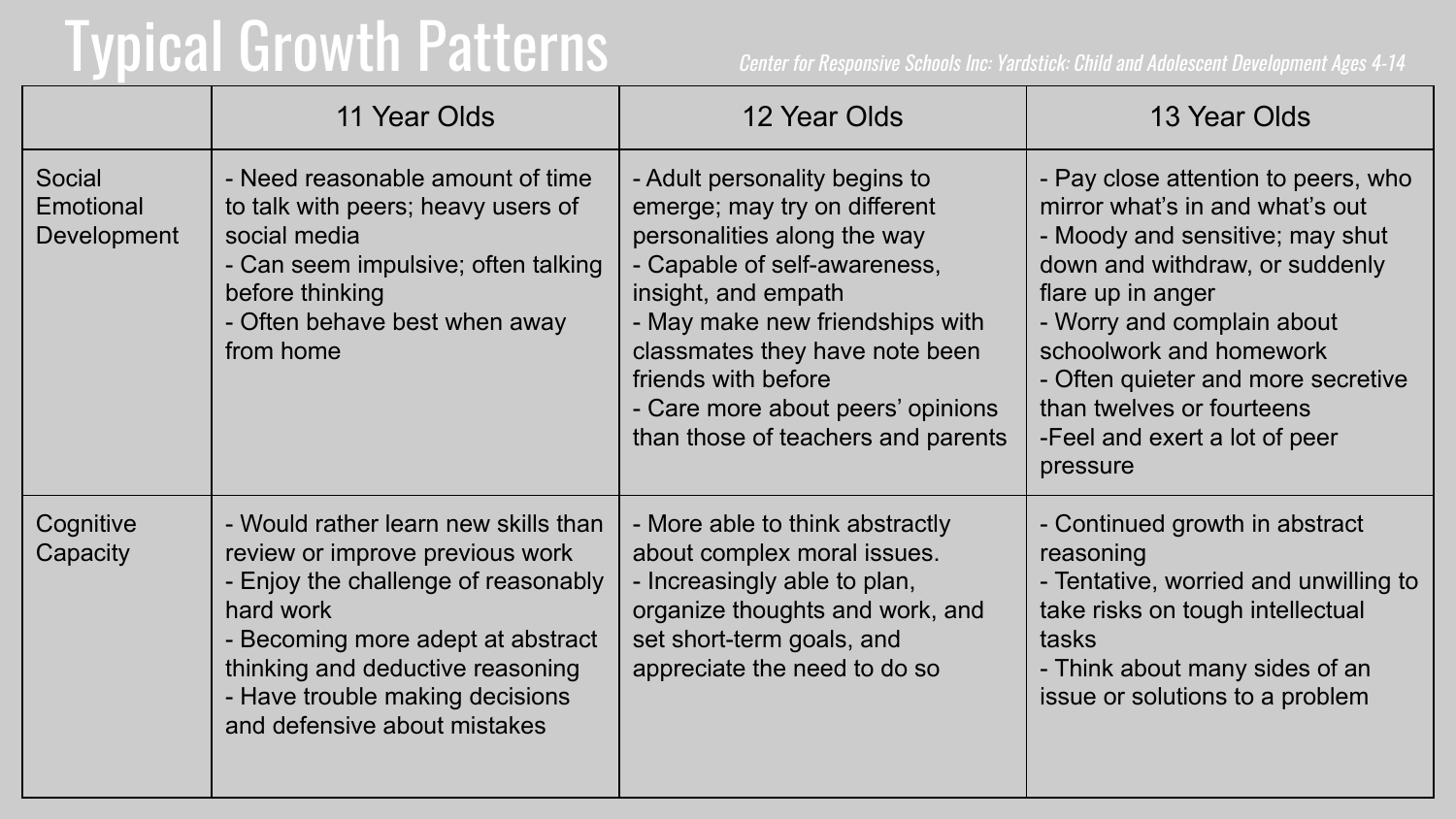### Typical Growth Patterns *Center for Responsive Schools Inc: Yardstick: Child and Adolescent Development Ages 4-14*

|                                     | 11 Year Olds                                                                                                                                                                                                                                                                                                                                                                            | 12 Year Olds                                                                                                                                                                                                                                                                                                             | 13 Year Olds                                                                                                                                                                                                                                                                                                                                                                                                      |
|-------------------------------------|-----------------------------------------------------------------------------------------------------------------------------------------------------------------------------------------------------------------------------------------------------------------------------------------------------------------------------------------------------------------------------------------|--------------------------------------------------------------------------------------------------------------------------------------------------------------------------------------------------------------------------------------------------------------------------------------------------------------------------|-------------------------------------------------------------------------------------------------------------------------------------------------------------------------------------------------------------------------------------------------------------------------------------------------------------------------------------------------------------------------------------------------------------------|
| Ethics and<br><b>Self-Direction</b> | - Increasingly able to see the<br>world from different points of view<br>and perspectives of other cultures<br>- Like to challenge rules, argue<br>and test limits                                                                                                                                                                                                                      | - Able to see both sides of an<br>argument, but still like to argue<br>one point of view<br>- Appreciate teachers who listen<br>and respond to their suggestions<br>for changes in routines, when<br>realistic                                                                                                           | - Like to challenge intellectual as<br>well as social authority, often for<br>the sake of argument<br>- Interested in issues of fairness<br>and justice<br>- Highly judgemental of teachers,<br>either positively or negatively                                                                                                                                                                                   |
| Moving Toward<br>Independence       | - Enjoy arguing and debating;<br>appreciate humor<br>- Imitate adult language<br>- Self-absorbed and interested in<br>imagining themselves in adult role<br>- May show interest in and facility<br>for languages, music, or<br>mechanics; need opportunities to<br>explore these areas<br>- Enjoy challenging tasks, but<br>might need help with time<br>management and homework skills | - Understand and enjoy word play<br>and sophisticated jokes<br>- Enjoy conversation with adults<br>and peers, gaining confidence in<br>their ideas and options<br>- Will initiate their own activities<br>without adult propting; like to<br>invent games, and will pursue<br>social action both in and out of<br>school | - Some are very interested in and<br>influenced by popular culture,<br>while others march to the beat of<br>their own drum<br>- Sometimes shut down and<br>answer adults' questions with a<br>single word, but might be just a<br>likely to respond with loud<br>extreme language.<br>- Will challenge teachers by<br>asking "Why do we have to learn<br>this?" but will accept a calm and<br>thoughtful response |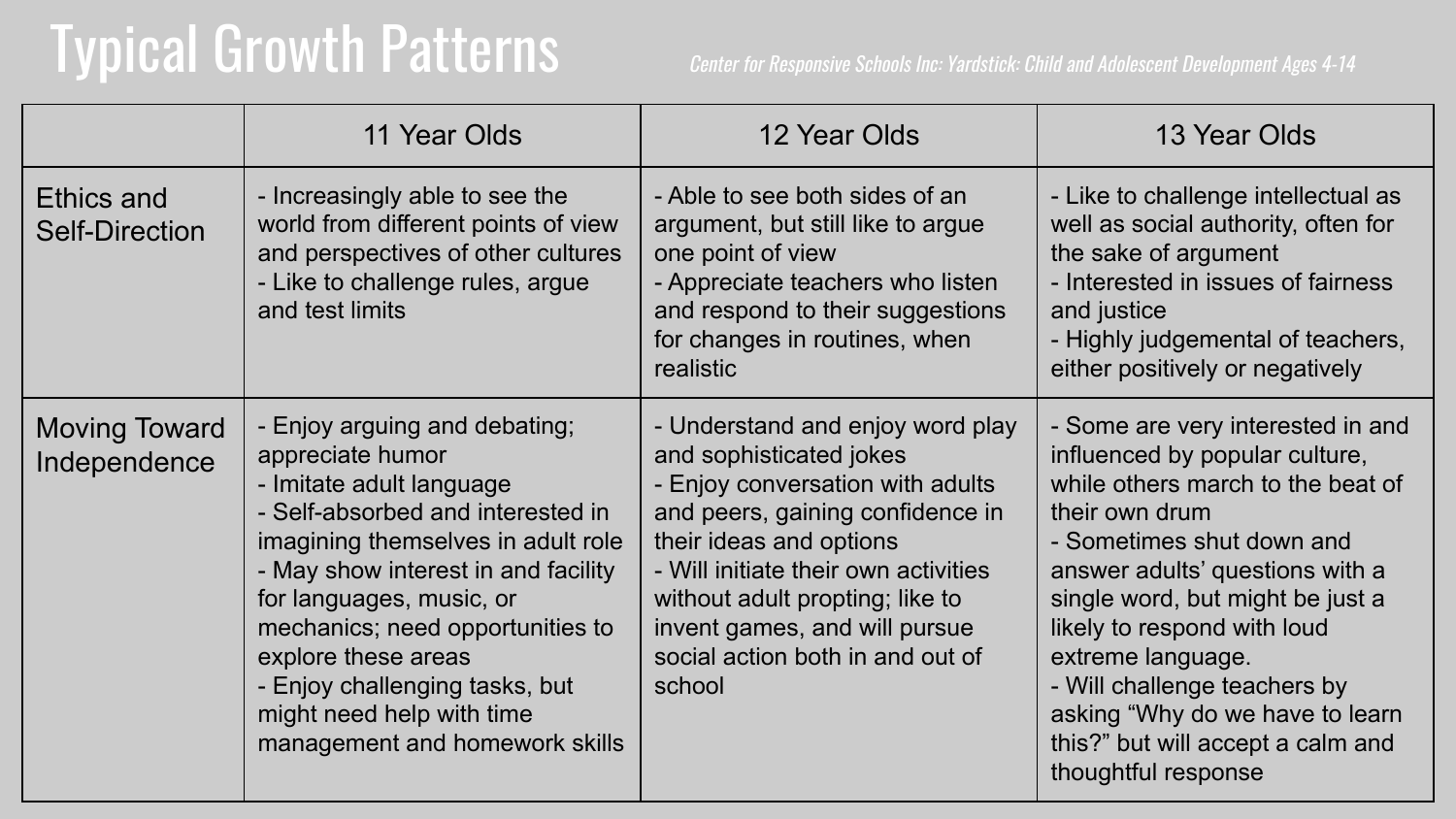### Additional Thoughts on Middle Schoolers

- If you are not sure reach out to teachers, counselors and administrators
- Let the school be the bad guy (\*Middle School Matters)
- "Name it to tame it" help your child understand emotions by identifying them. Pre-teens and new teens have difficultly with accuracy of emotions.
- Help to depersonalize negative self-talk.
- Help your student get curious about their struggles.
- "You won't win if you engage in power struggles, but that doesn't mean you should back off entirely. You can give your child choices, encourage self-advocacy, and set expectations." - Phyllis Fagell
- "Inspect what you expect" and "We manage what we monitor"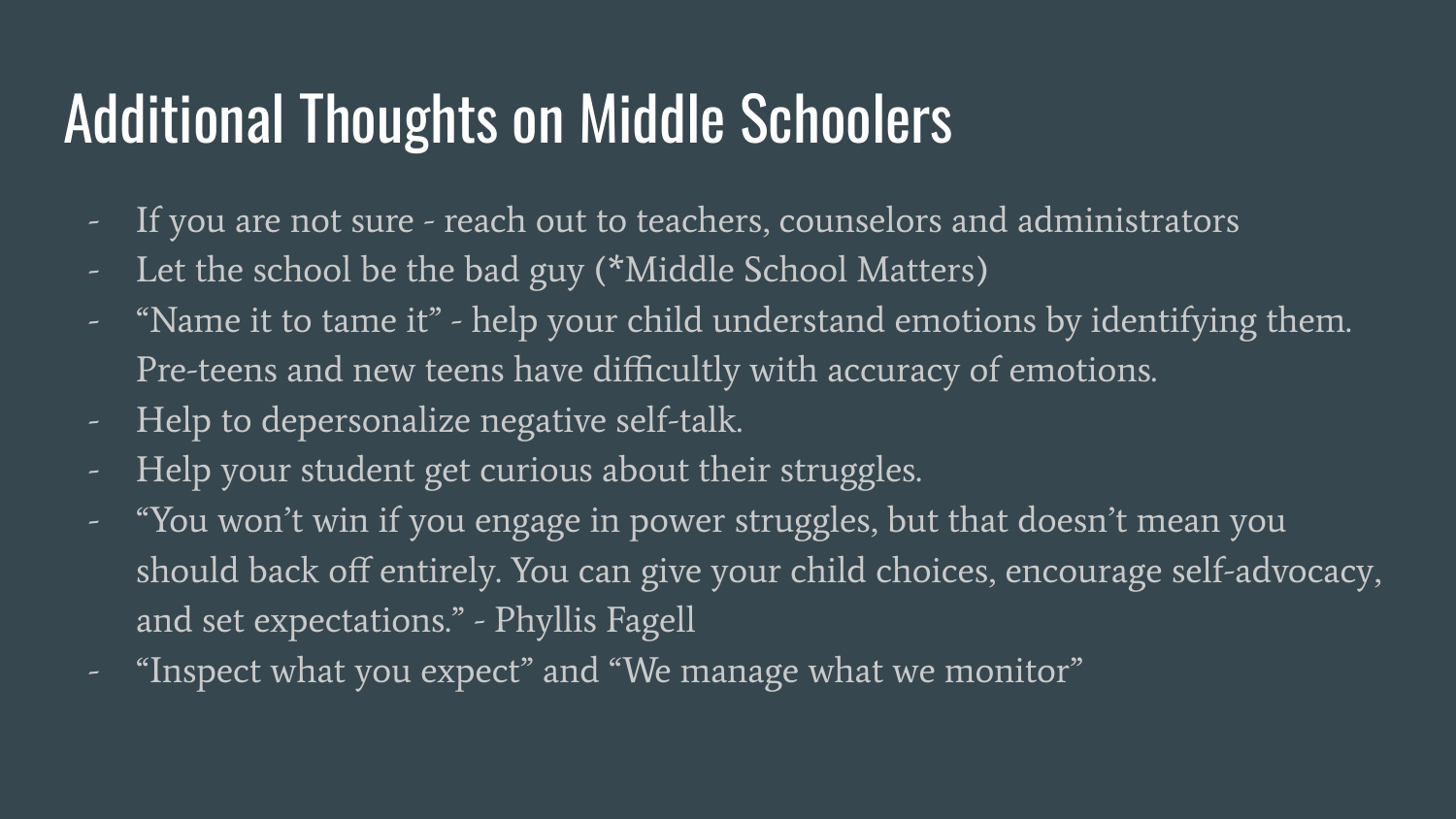# **Mindset**

# **Growth Mindset** vs Fixed Mindset



Growth mindset is defined as a belief that intelligence is malleable and improvable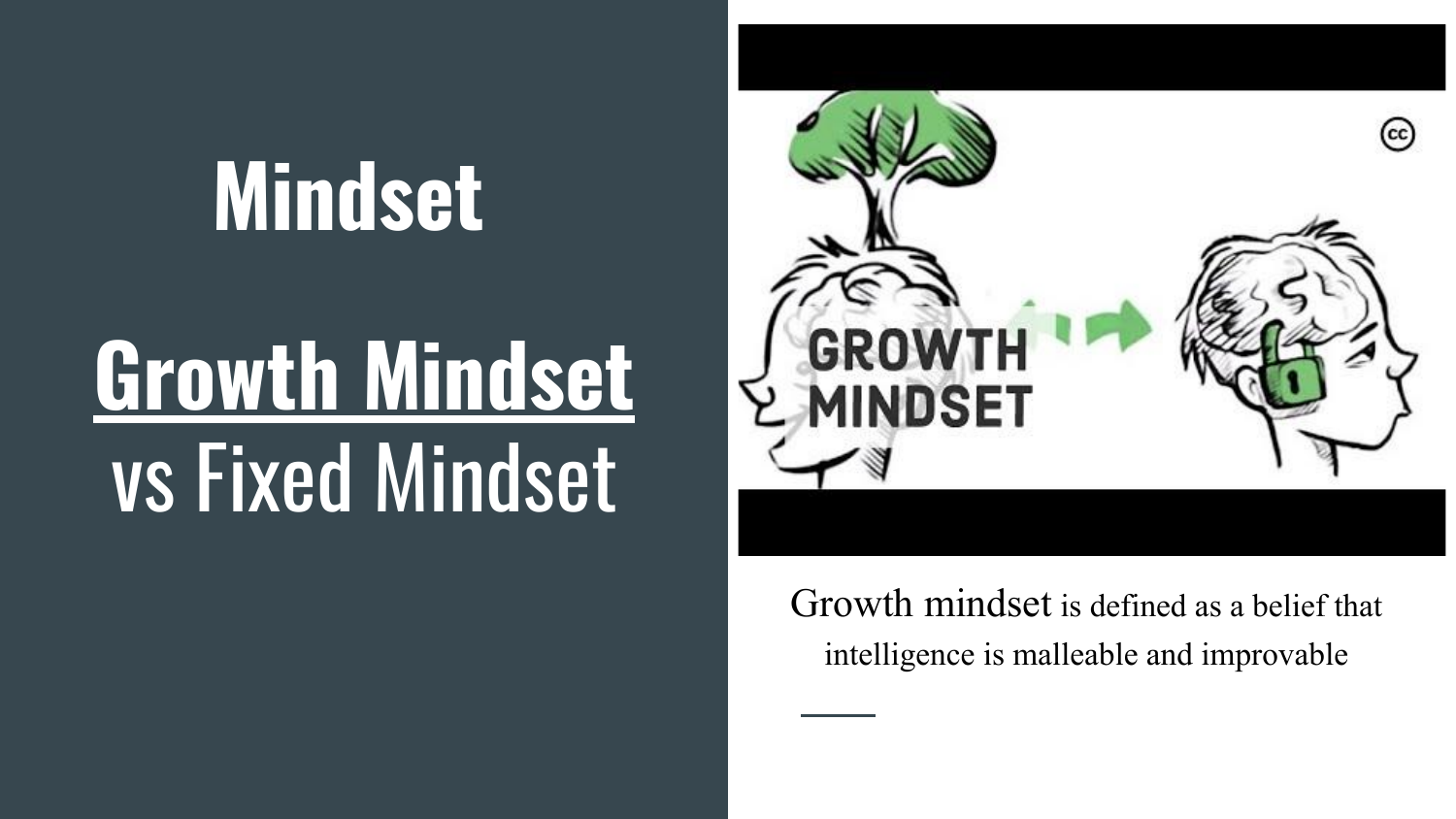

Intrinsic motivation is inherent, as it drives the direction of an individual's behavior and self-determination

# **Motivation**

# Intrinsic Motivation VS Extrinsic Motivation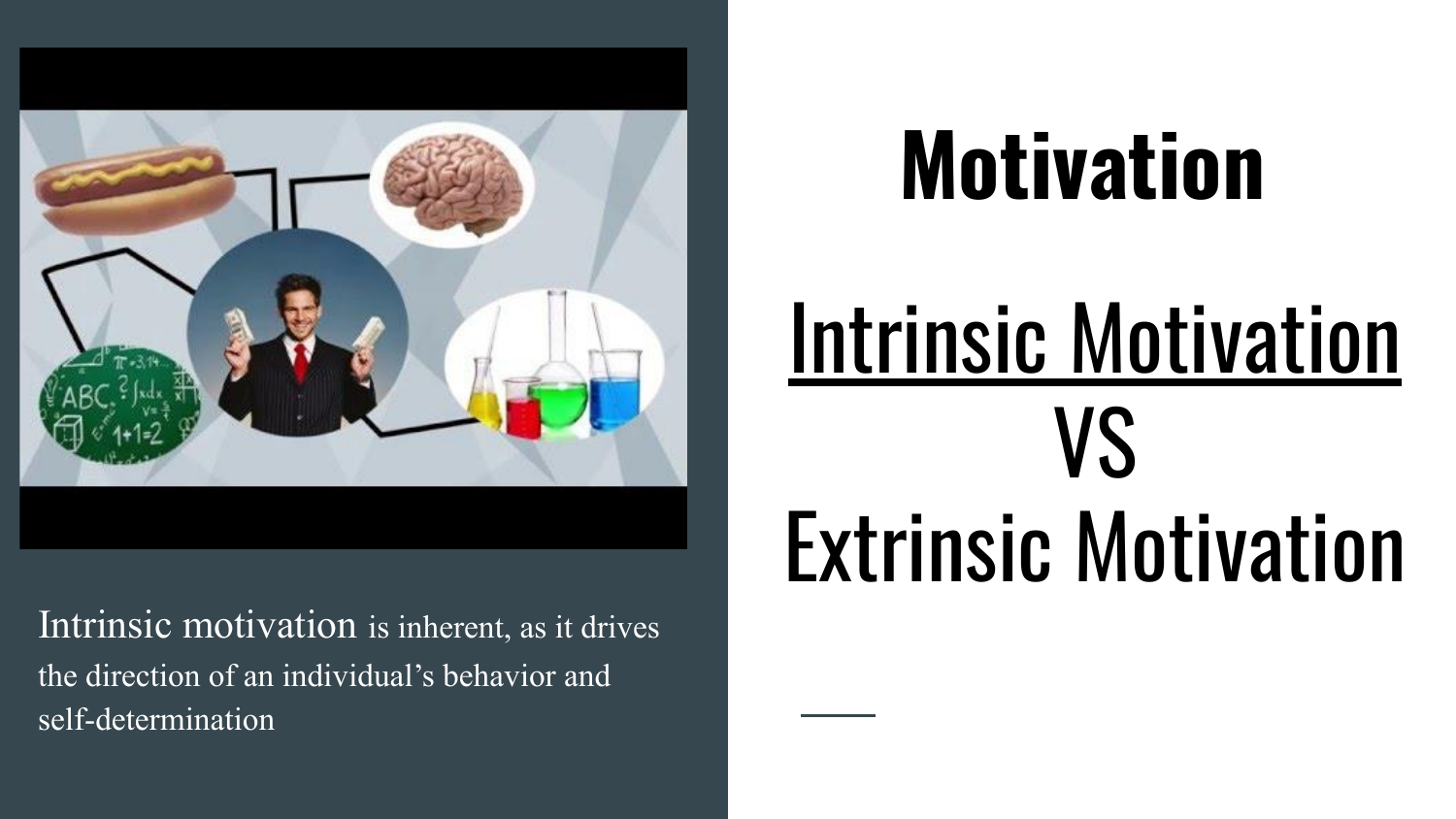# **Habits**

"If you do nothing else, try to prevent the formation of bad habits" - Phyllis Fagell

#### **THE BETTER THAN BEFORE HABITS MANIFESTO**

- What we do every day matters more than what we do once in a while.
- Make it easy to do right and hard to go wrong.
- Focus on actions, not outcomes.
- By giving something up, we may gain.
- Things often get harder before they get easier.
- When we give more to ourselves, we can ask more from ourselves.
- We're not very different from other people, but those differences are very important.
- $\mathbf{\hat{b}}$ . It's easier to change our surroundings than ourselves.
- We can't make people change, but when we change, others may change.
- We should make sure the things we do to feel better don't make us feel worse.
- We manage what we monitor.
- 12. Once we're ready to begin, begin now.

**Visit GretchenRubin.com** to order the **New York Times bestseller Better Than Before** 

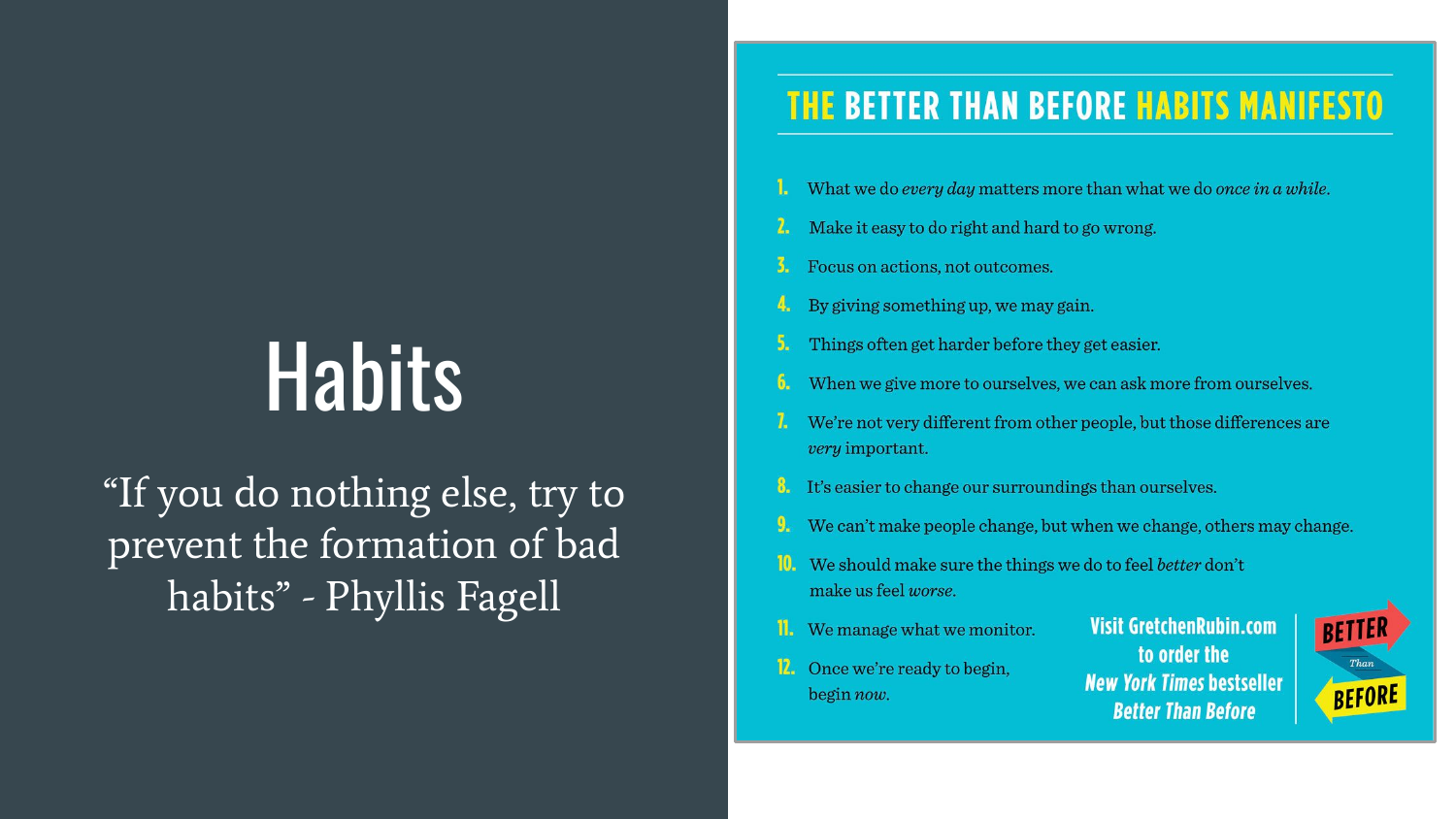

Upholder: "I do what others expect of me-and what I expect from myself."

**Questioner:** "I do what I think is best, according to my judgment. If it doesn't make sense. I won't do it."

Obliger: "I do what I have to do. I don't want to let others down, but I may let myself down."

Rebel: "I do what I want, in my own way. If you try to make me do something -even if I try to make myself do something-I'm less likely to do it."



### The Four Tendencies - Gretchen Rubin

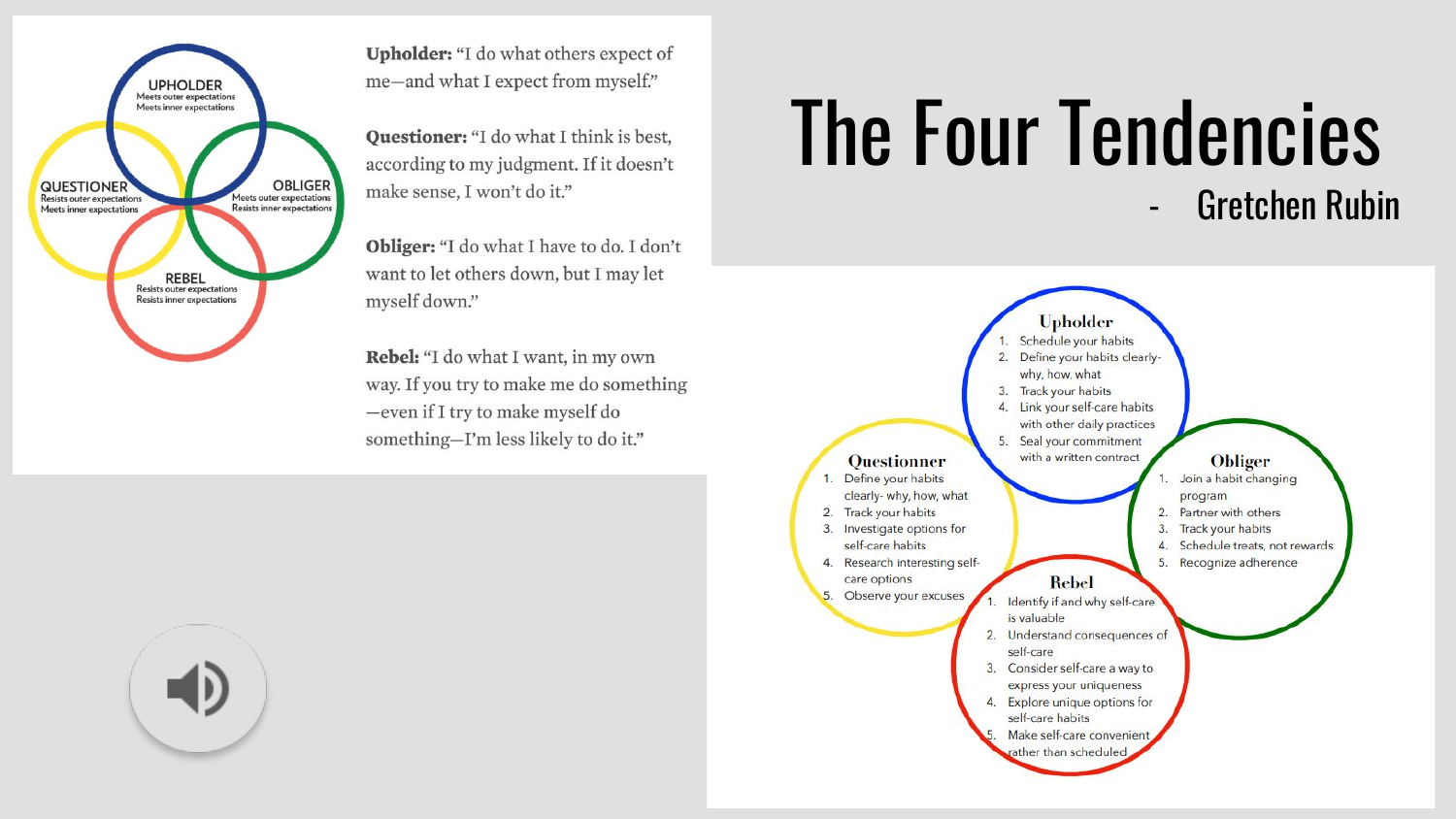## Does Environment Matter?

- Each student is different
- Fidgety students:
	- Wobbly chair or cushion
	- Listen standing up or walking around
	- Caution against laying down or laying in bed
	- Lifting something heavy
- Student tired in the morning
	- Look at bedtime routine: How close to bed are they on the screen? Are devices in the bedroom?
	- Morning routine: doing something that wakes them up or energizes or them in the morning (splash of cold water, 5 mins of jumping jacks, walk the dog, yoga, etc.)
- Learning space:
	- Where is personal device? Is it in view? Do they have a smart watch?
	- What will support positive habit formation and reduce roadblocks?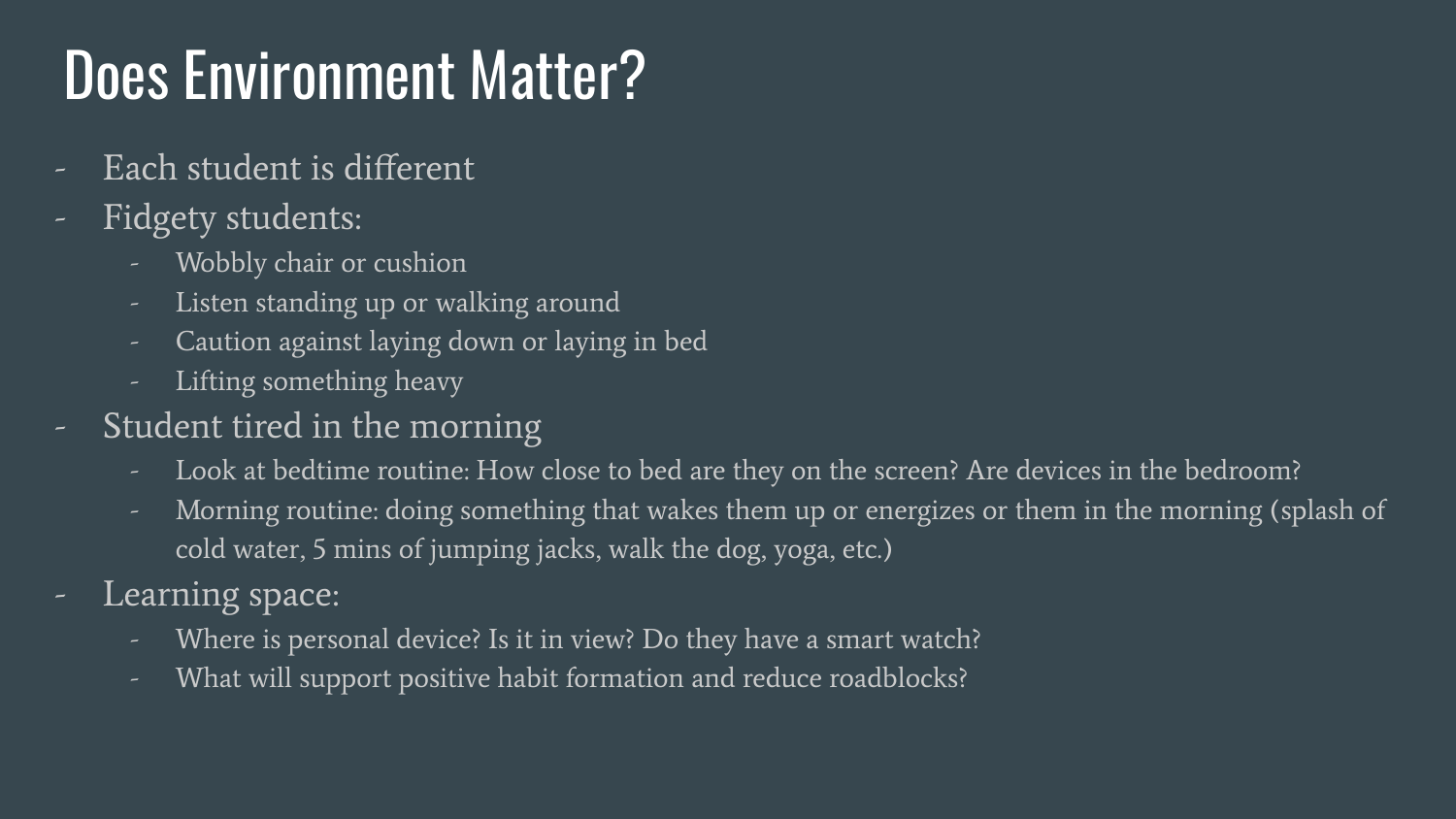# Let's Get Organized

#### Organize your materials

- Assignments/class info. organize by subject
- Put physical paperwork in binders, notebooks or folders.
- If virtual work, utilize desktop folders and school based apps.
- Reorganize on a routine basis

#### Organize your space

- Someplace quiet enough to focus
- Designate a desk/table. Agreed upon work area.

#### Organize your time

- Write down all your assignments and when they're due
- Break big projects down into smaller parts
- Mark testing dates
- Enter other activities on your calendar

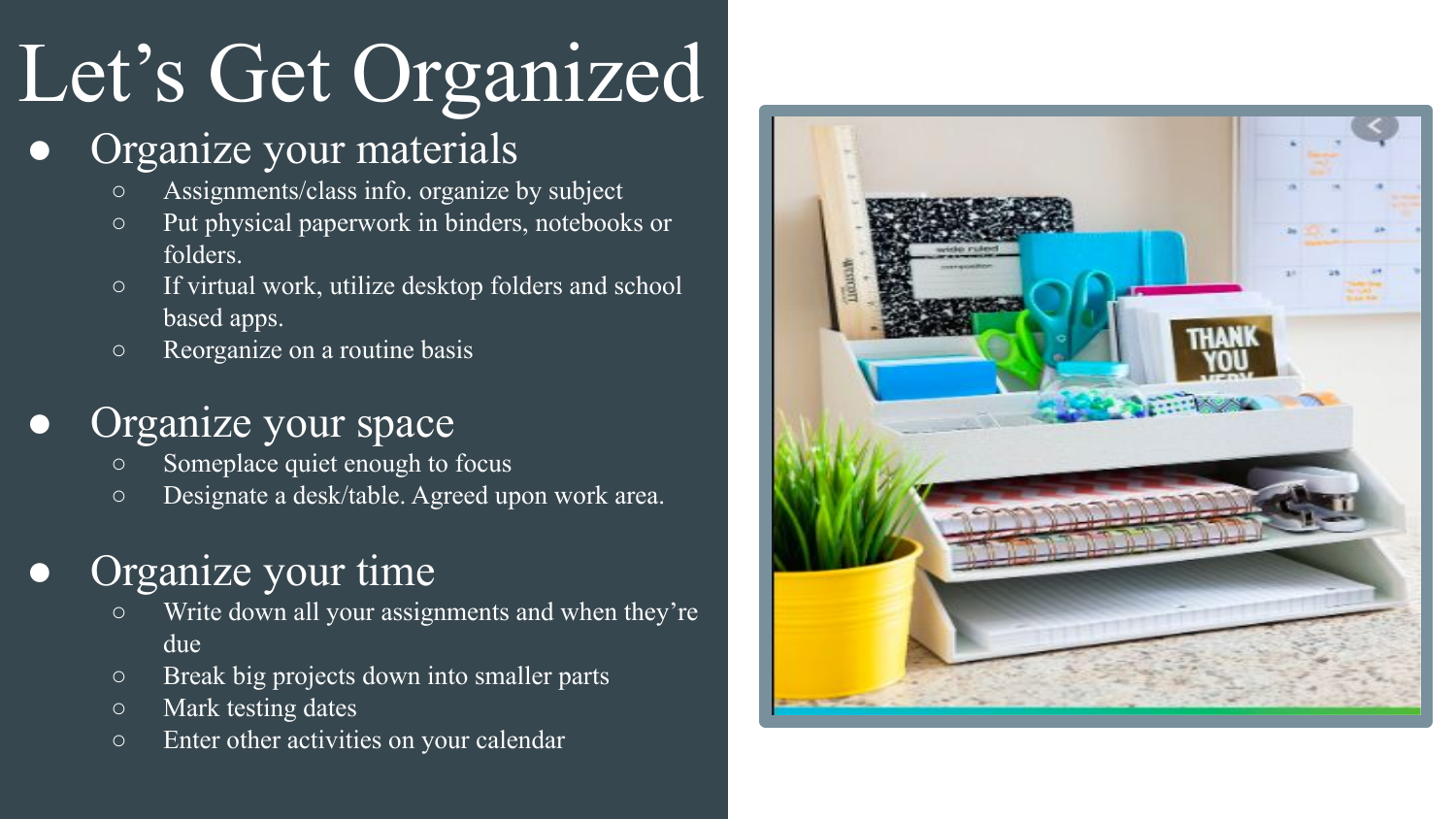## Focus, then Refocus

#### **Avoid Distractions**

○ When you multitask you're less focused, which means you're less likely to do well on that test. Park your devices and only them after your work is done.

#### **Take Breaks**

- Taking a short break between assignments can help your mind stay fresh and focused.
- Get up from your desk, move, stretch or walk around to clean your head. ALlow your mind to absorb what you've just studied.

#### Refocus Yourself

○ SEL-Mindfulness exercises

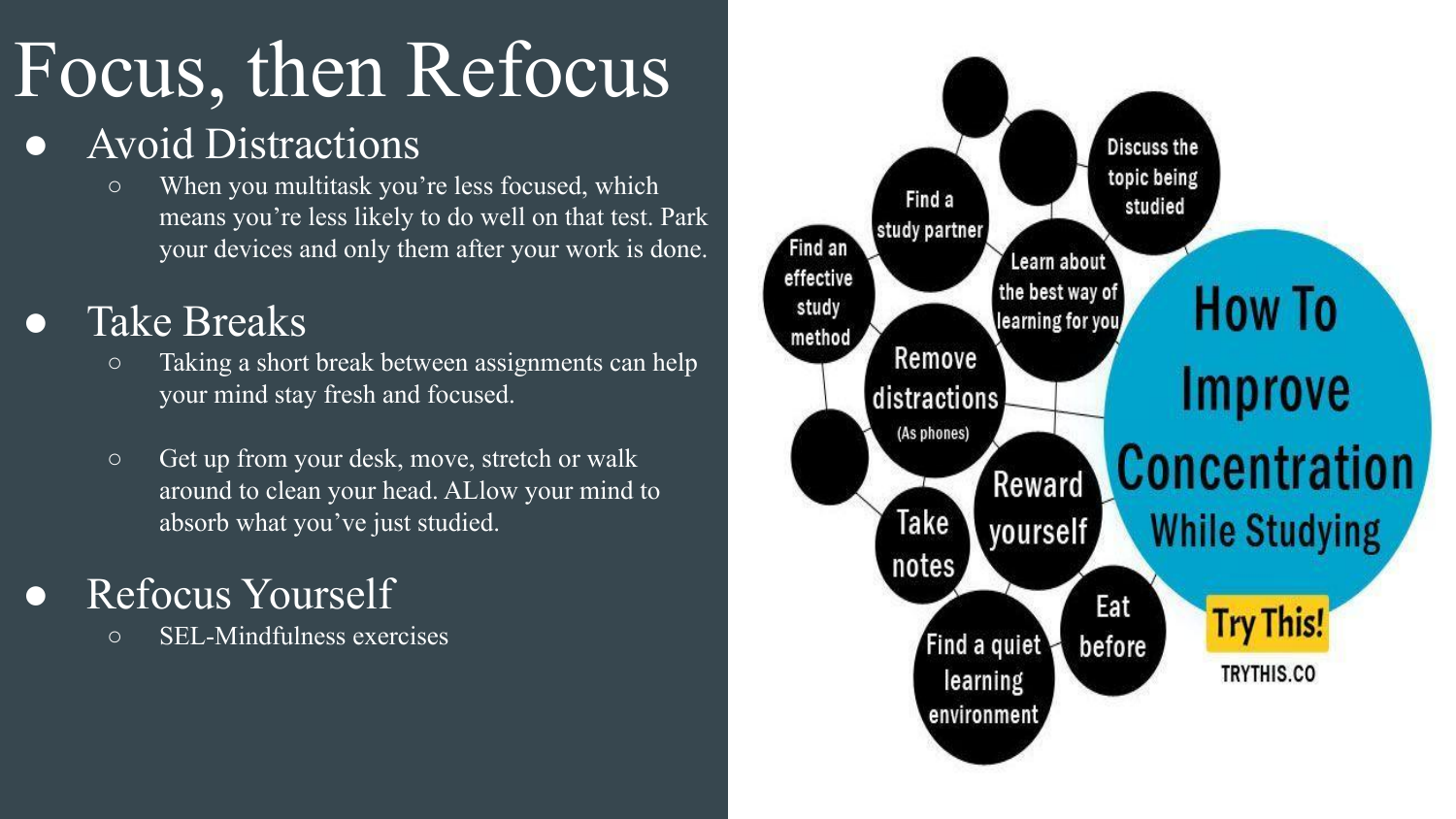## TIME MANAGEMENT

**1. Identify Time-Wasters and Set Goals 2. Plan Ahead by Creating a To-Do List 3. Tackle Small Tasks to Start 4. Only Do One Thing at a Time 5. Establish Routines 6. Use Breaks Wisely 7. Take Time Off**

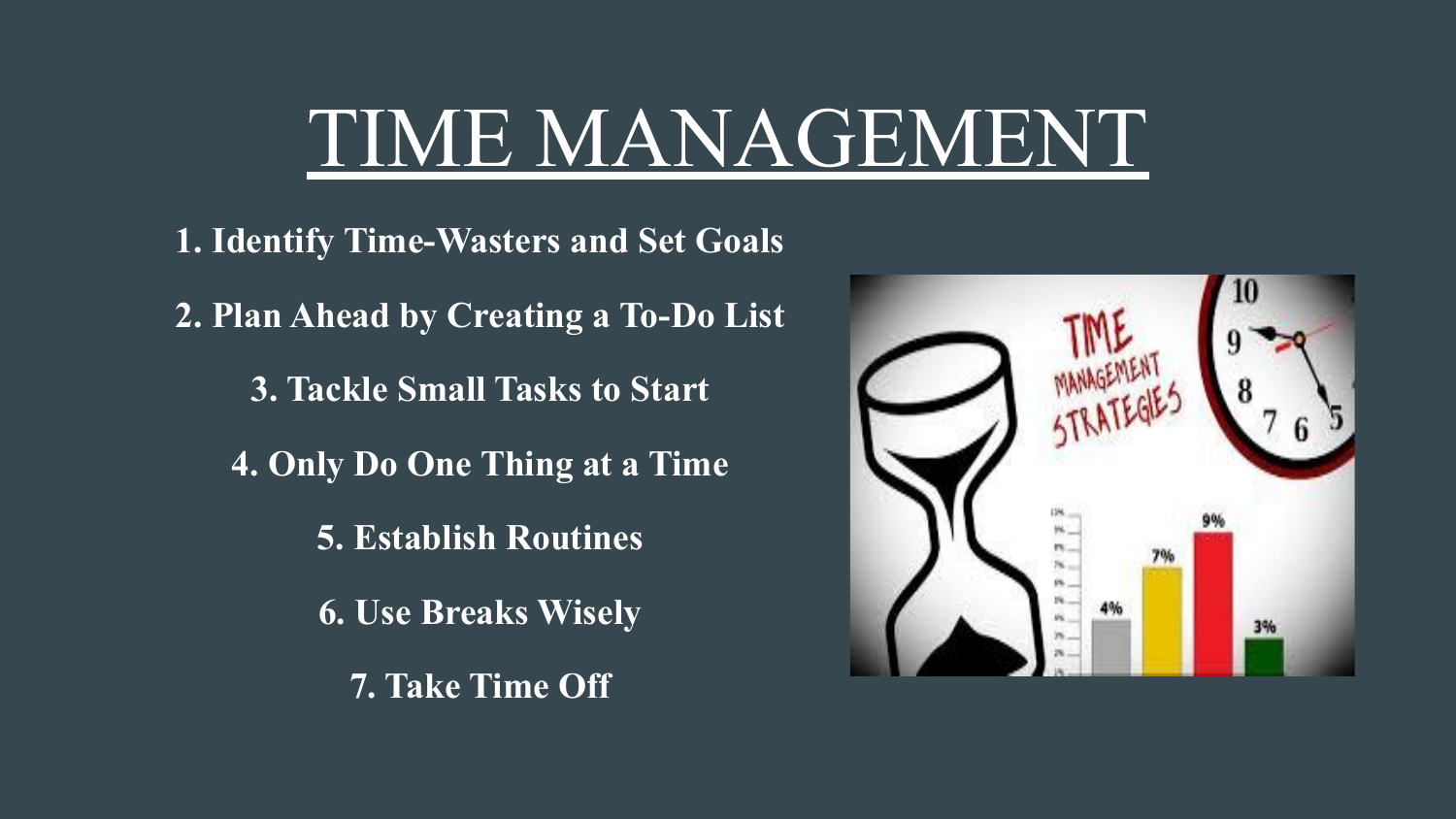## In Summary, Organizational DO's and Don'ts

- DO know your deadlines.
- Do make a calendar of stages and final due dates.
- DO include social events on your virtual calendar for time management.
- DO understand the assignment and expectations
- DO give yourself a quiet place to study with all material you need.
- DO give yourself brief breaks.
- DON'T put work off until the last minute; you'll be too frantic to focus
- DON'T do your homework late at night or in bed
- DON'T let yourself be bored. Find the aspect of the project or paper that interest you. Reframe the assignment! If you're dying of boredom, something's not right!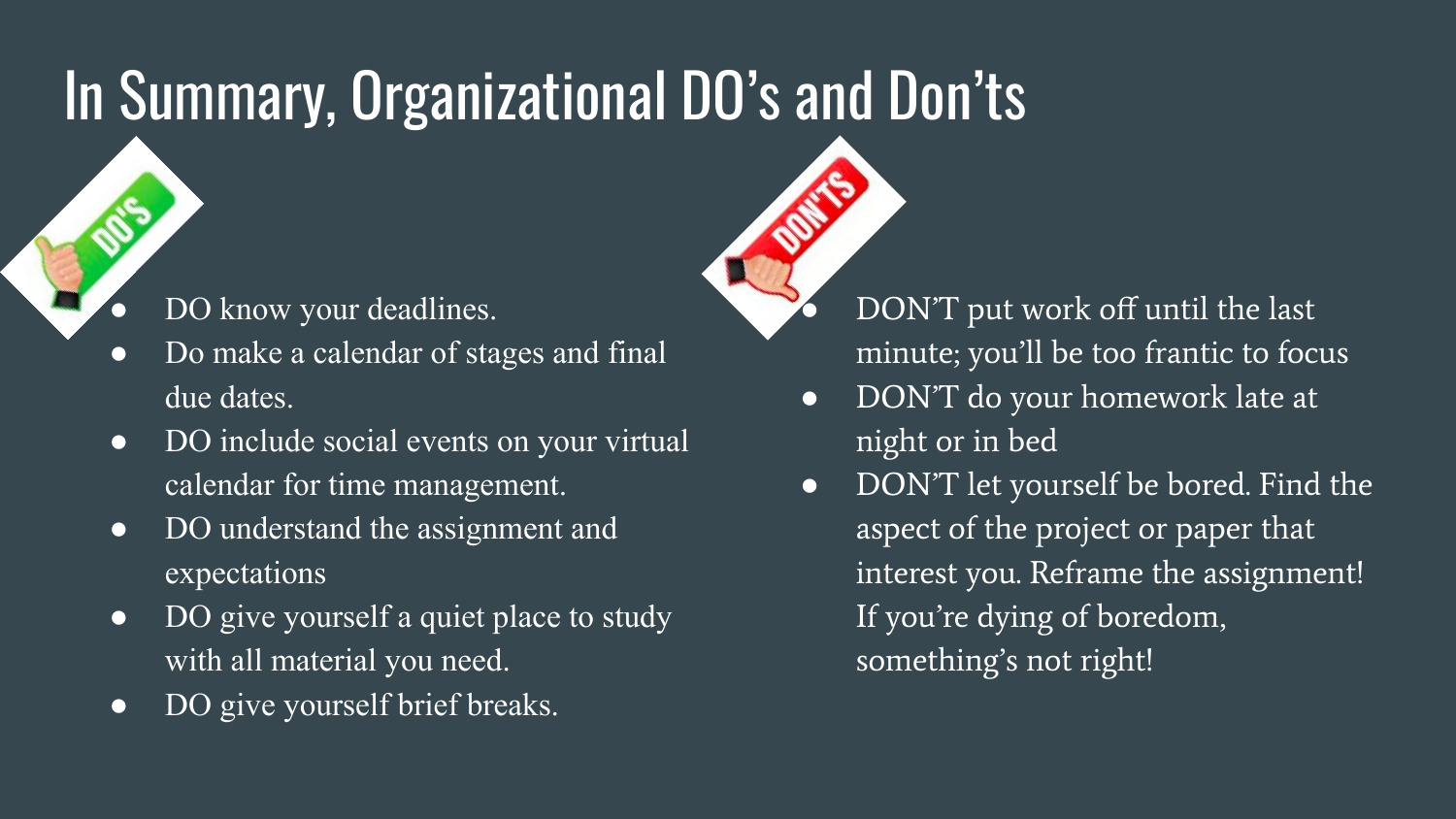## Daily Checklist

- ❏ Check Canvas for assignments to complete in all classes (including homework or incomplete classwork)
- ❏ Check for understanding Do they understand the directions for each assignment? If not……
	- ❏ 1. Message the teacher for clarification
	- ❏ 2. Text or call a friend from class for assistance
- ❏ If they experience technical issues they can problem solve by….
	- ❏ 1. Restarting my device
	- ❏ 2. Asking the closet adult for help
	- $\Box$  3. Using another device to complete the assignment(s)
	- ❏ 4. Complete a tech help ticket
	- ❏ 5. Informing my teacher and establish a date to submit the assignment
- ❏ Have they completed the assignment to the best of my ability?
- ❏ Did they submit my assignment according to the directions?
- $\Box$  If they have reached this step they are doing great  $\bigcirc$ 
	- ❏ Give them a pat on the back/praise and celebrate with a snack!
		- ❏ **Be sure to start at the top tomorrow** ✔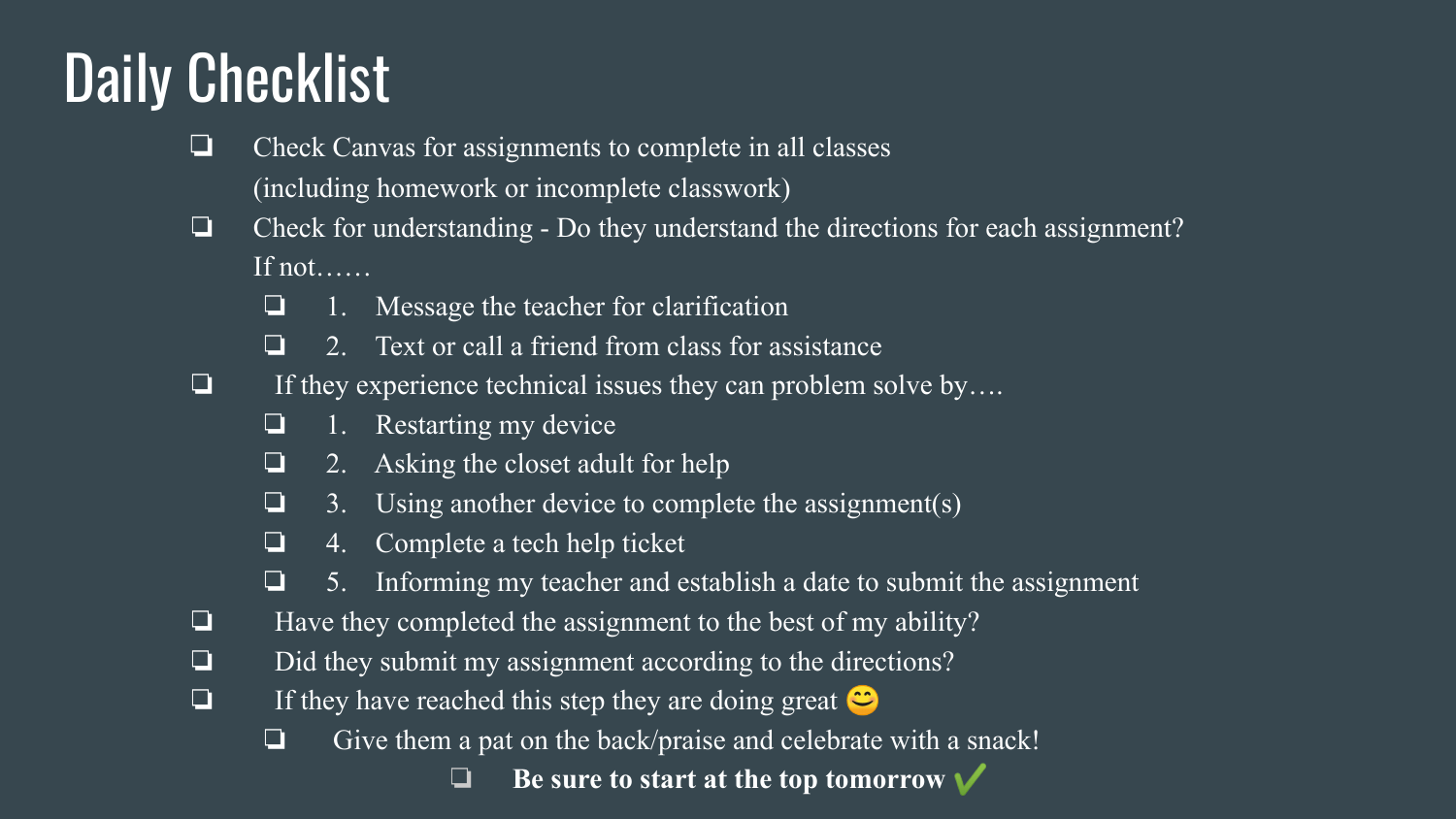# **In Closing**

Through providing psychoeducation in regard to operating with a growth mindset we're nurturing and empowering our students to improve their own learning experience. Allowing them to reframe their experiences and meet their own academic wants and needs, initiating and/or maintaining their intrinsic motivation.

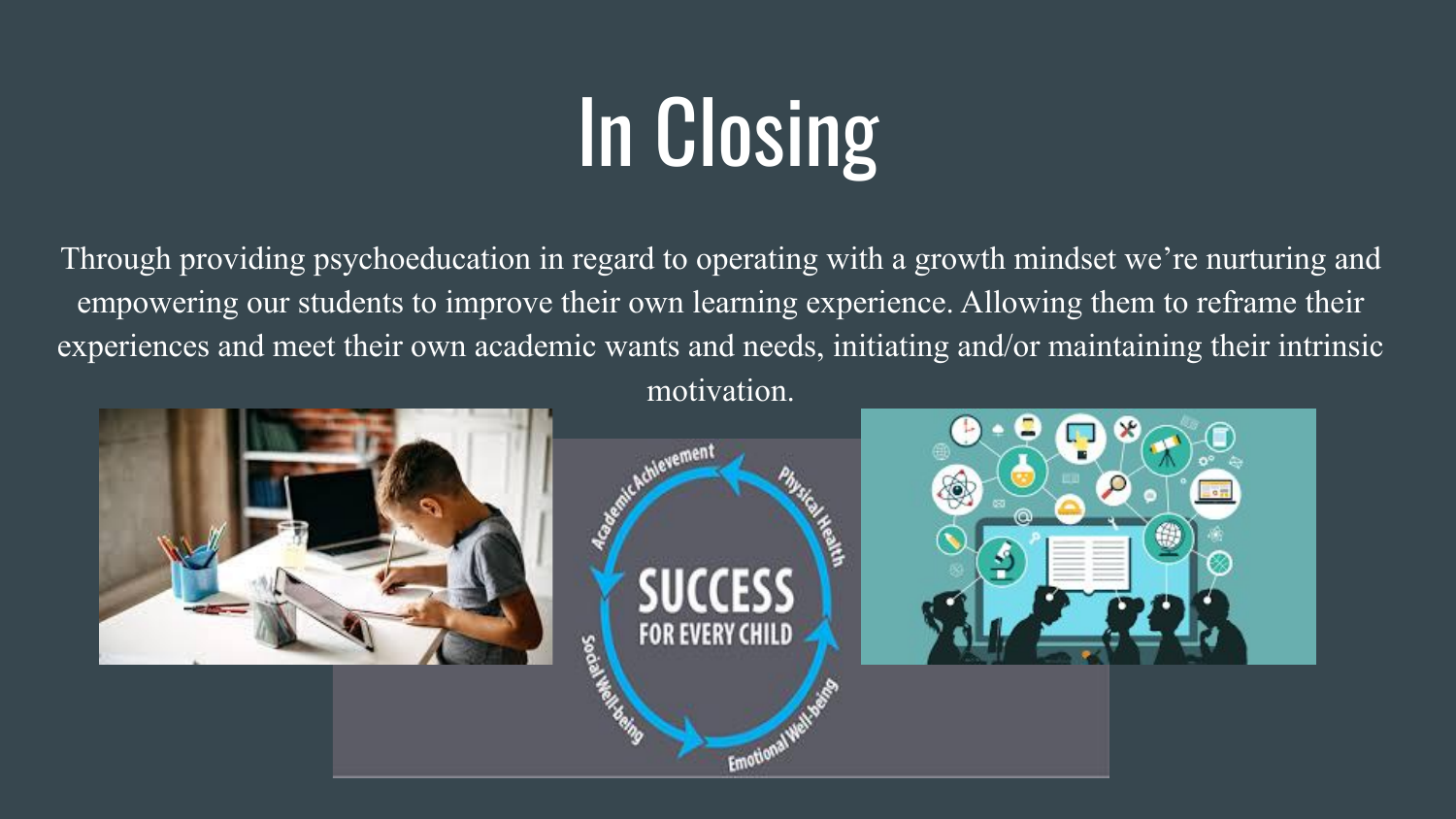### **Resources**

#### Books:

- Better Than Before-What I Learned About Making and Breaking Habits by Gretchen Rubin
- The Four Tendencies by Gretchen Rubin
- Yardsticks: Child and Adolescent Development Ages 4-14 by Chip Wood (Center for Responsive Schools)
- Middle School Matters by Phyllis Fagell
- Dr. Daniel Siegel and Dr. Tina Payne Bryson books:
	- Whole Brain Child
	- Brainstorm
	- The Yes Brain
	- No Drama Discipline

#### APS:

- School Counselors: Individual sessions, small group, parent support, consultation with teachers, etc.
- Parent Resource Center Helpful in finding community resources

#### Website:

- Dr. Robyn Silverman-Conversations w/ Kids Expert: "How the Four Tendencies of Personality Can Help Us Better Understand Our Kids"
	- [https://drrobynsilverman.com/how-the-four-tendencies-of-personality-can-help-us-better-understand-our-kids-with-gretche](https://drrobynsilverman.com/how-the-four-tendencies-of-personality-can-help-us-better-understand-our-kids-with-gretchen-rubin/) [n-rubin/](https://drrobynsilverman.com/how-the-four-tendencies-of-personality-can-help-us-better-understand-our-kids-with-gretchen-rubin/)
- Dr. D'Arcy Lyness- "Organizing Schoolwork & Assignments"<https://kidshealth.org/en/teens/focused.html>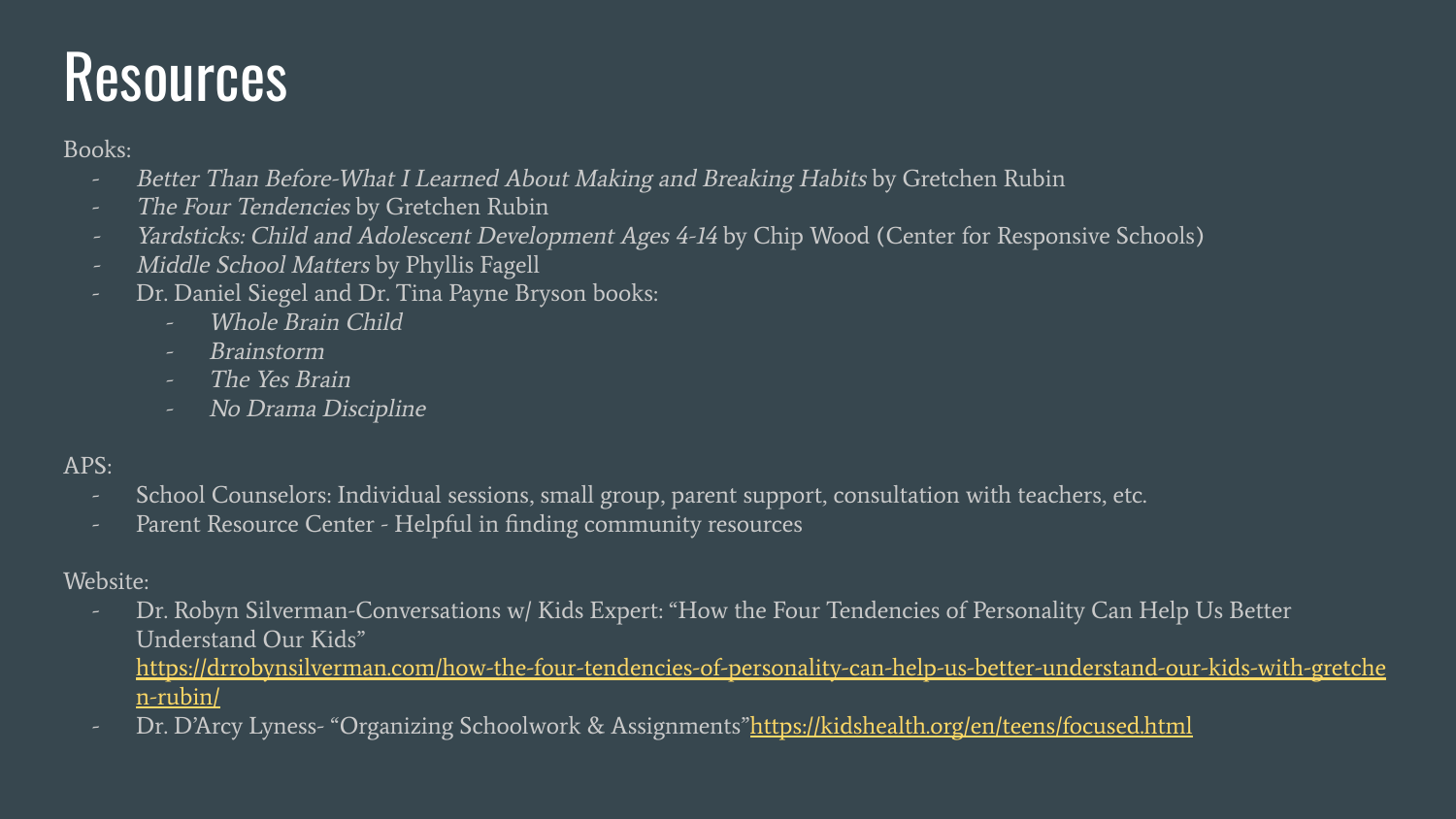### **Resources**

Vidoes:

- Sprouts: "Growth Mindset vs. Fixed Mindset" [https://www.youtube.com/watch?v=KUWn\\_TJTrnU](https://www.youtube.com/watch?v=KUWn_TJTrnU)
- ASCatRIT: "Extrinsic vs Intrinsic Motivation["https://www.youtube.com/watch?v=kUNE4RtZnbk](https://www.youtube.com/watch?v=kUNE4RtZnbk)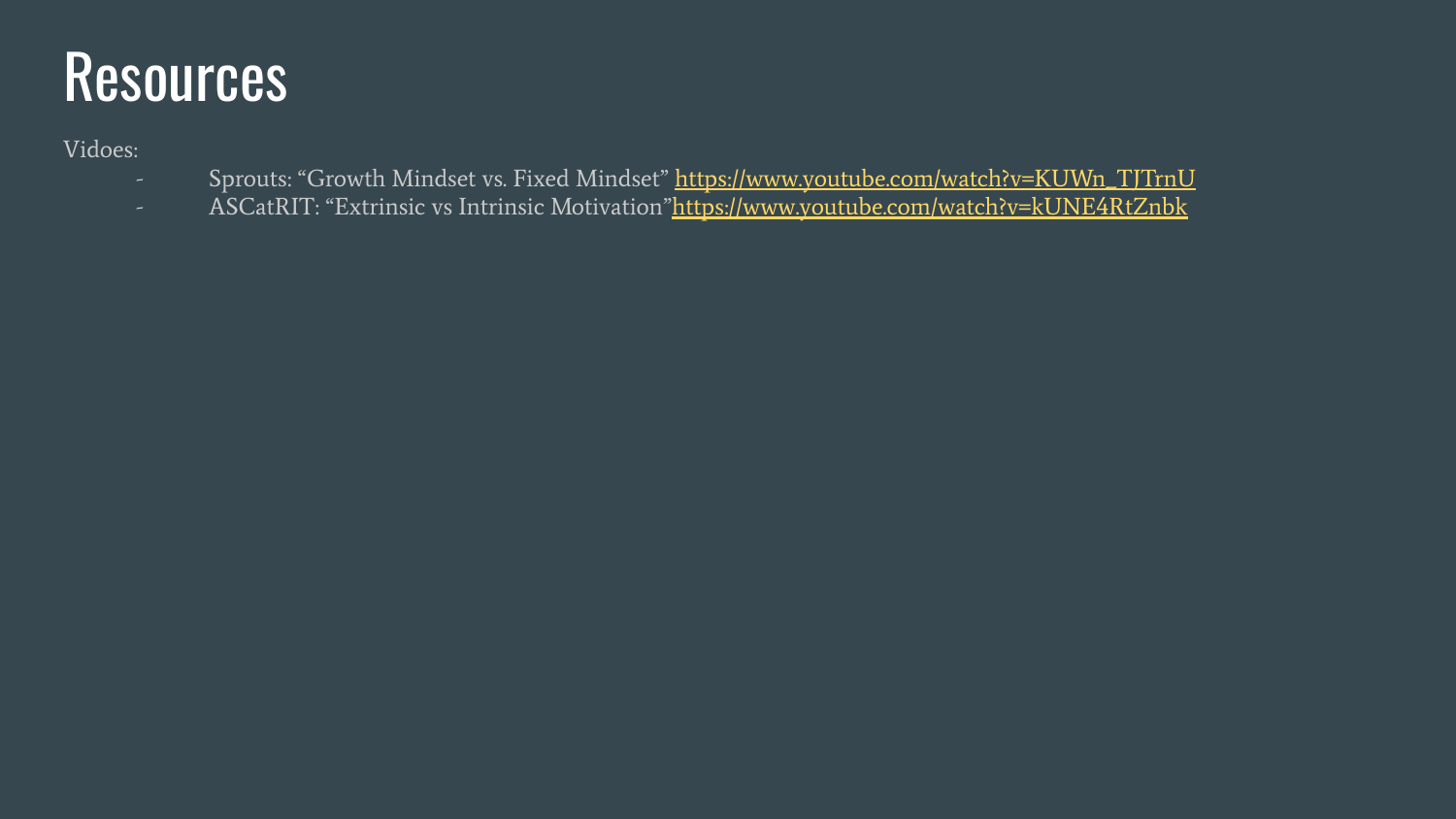We cannot give our children what we don't have. Where we are on our journey of living and loving with our whole hearts is a much stronger indicator of parenting success than anything we can learn from how-to books.

Who we are and how we engage with the world are much stronger predictors of how our children will do than what we know about parenting.

Brene Brown